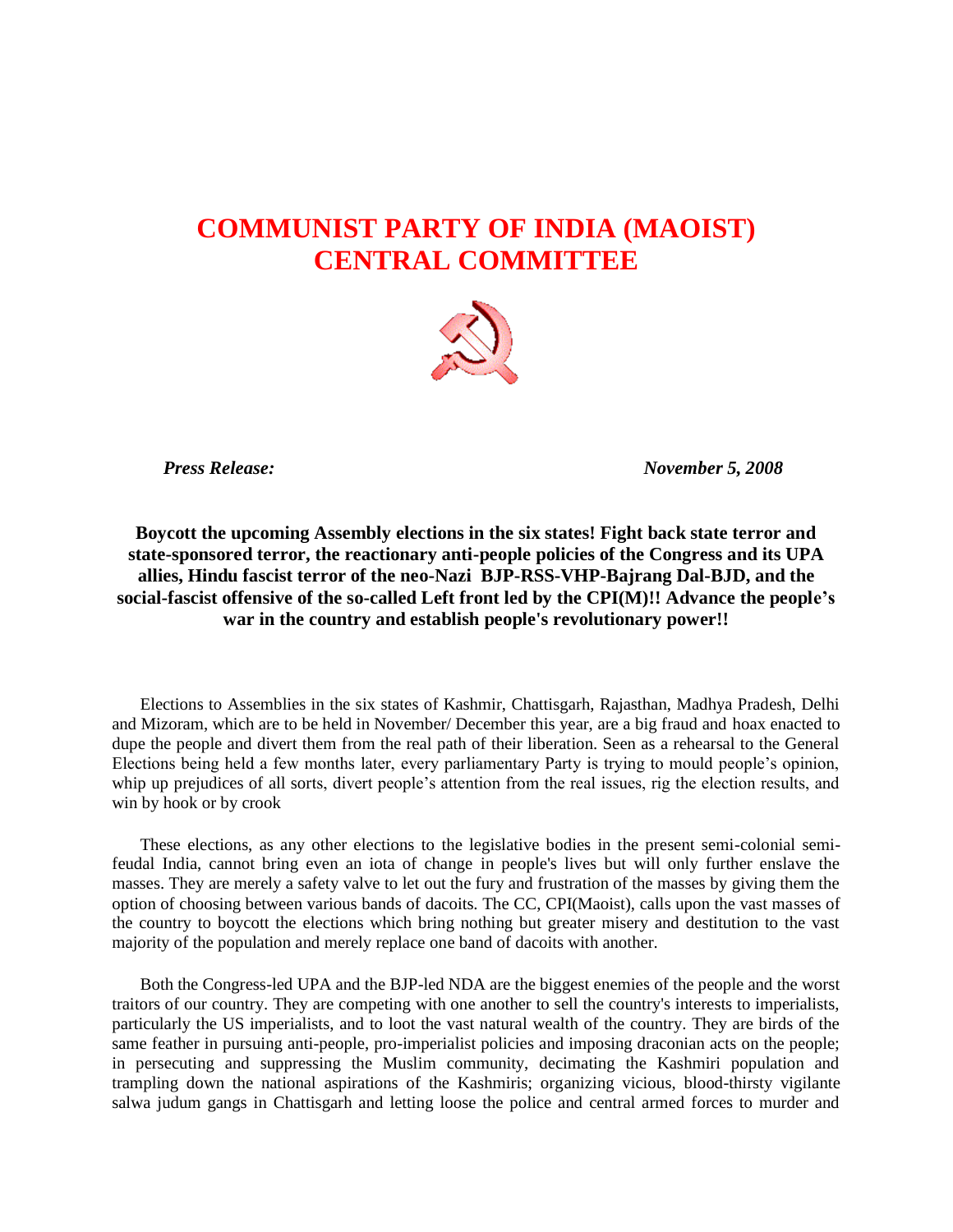maim adivasis and Maoist revolutionaries, rape adivasi women, destroy their houses and burn down entire villages, all with the sole aim of paving the way for unbridled loot and plunder of the region's mineral wealth by big business houses.

The lives of the common people had deteriorated to an unheard of level under the Congress-led UPA regime in the country as a whole. Spiralling prices of essential commodities, soaring inflation, closure of industries and retrenchment of workers, growing unemployment, worsening levels of malnutrition and ever-spreading diseases have become the order of the day. Several thousand peasants had committed suicides. On the other hand, the growth in the wealth of a handful of millionaires and billionaires is really mind-boggling.

BJP-led saffron fascist gangs are whipping up communal frenzy and unleashing murderous attacks on Muslims and Christians all over the country. And the states ruled by the BJP and its allies such as Orissa, MP, Karnataka, have become Hindutva laboratories where all other minorities are systematically eliminated. While BJP is campaigning for brutal suppression of the entire Muslim community by bringing in more draconian acts like POTA, the Congress-ruled states too are not lagging behind in unleashing attacks on innocent Muslims in the name of war against terror. These comprador-feudal parties are the greatest threat to the lives and security of the people. The so-called Left parties such as CPI and CPI(M) have earned notoriety for the brutal suppression of the people's struggle in Nandigram, Singur and other places and are shamelessly serving as trusted managers for imperialist and comprador capital.

In the BJP-ruled states of Chattisgarh, Rajasthan and MP, where elections are being held, the incumbent BJP governments had unleashed the most savage assaults on the people at large. In Chattisgarh, in particular, the fascist Raman Singh government had carried out the most savage war on the adivasis and the Maoist revolutionaries eliminating over 600 people, burning and destroying over 700 villages, displacing over 1.5 lakh adivasis from their homes, raping hundreds of hapless adivasi women, and snatching away all the fundamental rights guaranteed by the Indian Constitution. The Congress is a part and parcel of this brutal campaign.

And the most shameful acts have been committed in Kashmir by the central forces where the entire Muslim population is targeted with vengeance. Arrests, torture and murder of Kashmiri youth, rape of women by the Indian Army and other state security forces have become the order of the day. Even peaceful protests are banned, curfew imposed, and those who dare to defy this military rule in Kashmir are shot dead without any compunction. While holding the entire Kashmiri population captive at gunpoint by over five lakh-strong armed troops, the reactionary rulers have shamelessly declared that they would impose the election farce on an unwilling population, no matter if the majority boycotts the poll. Enforce elections over the corpses of Kashmiris in order to legitimize Delhi' durbar's rule over the state, in true Iraqi style. Such is the real face of Indian parliamentary democracy. And to push through the election hoax at gun-point the entire drama is being staged in seven phases spread out over a five-week period so as to overwhelm the voters with brute force.

The CC, CPI(Maoist), calls upon the people to boycott the elections and to support and actively participate in the ongoing people's war led by our Party to overthrow this exploitative system and establish people's democratic power in place of the dictatorship of a tiny feudal-comprador elite. We call upon the entire Party ranks, the heroic fighters of PLGA, and the members of all revolutionary mass organizations to actively organize the masses to boycott the elections and to throw out the reactionary parliamentary party leaders who come for votes in the areas of our armed struggle. They should also work out plans to deal effective blows against the police and para-military forces that are sent to enforce the election farce on the masses.